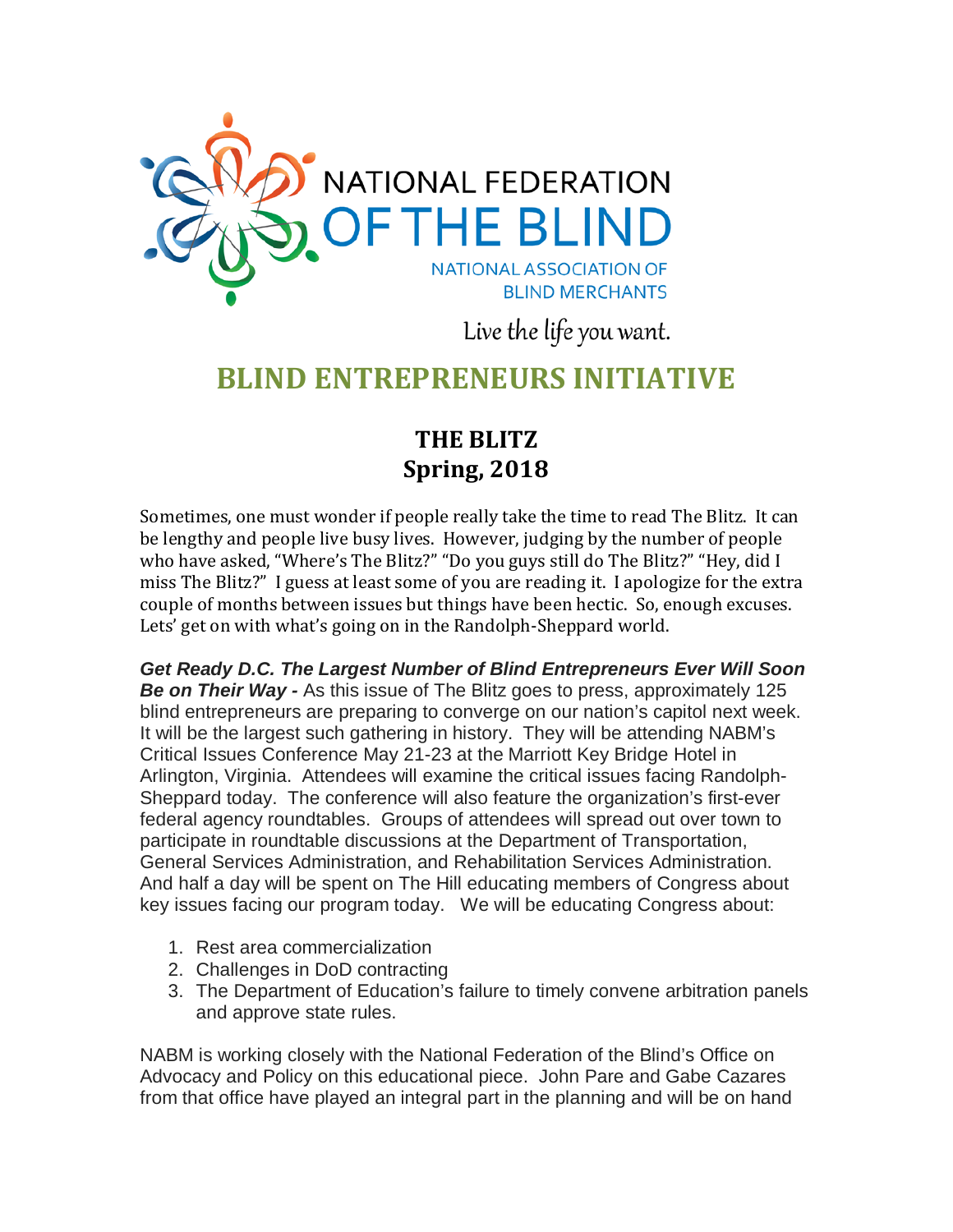to provide training and assist as needed. The help is much appreciated.

NABM is excited about this conference. Registration is closed but if anyone is just now hearing about it and wants to attend, they can contact Nicky Gacos or Terry Smith.

*Our Next Generation of Leaders Are on the Way* - In conjunction with the Critical Issues Conference, NABM will be holding its third Emerging Leaders Training. 14 future leaders will be on hand to partake in the training. The training is intended to develop our leaders of tomorrow. Some may want to get involved nationally. Two of NABM's most recently elected board members came from previous training classes. Others may be interested in state leadership positions either on the Committee of Blind Vendors or with the state affiliate of the National Federation of the Blind, state NABM Chapter, or another group. Regardless of one's aspirations, this training can be beneficial. Keep an eye out for a notice about future classes and consider applying.

*Rest Area Commercialization: The Good News and the Bad* – Since the last issue of The Blitz, there have been some interesting developments. President Trump released the framework for his much anticipated infrastructure plan. And as expected, it included rest area commercialization. He is asking Congress to give states the ability to create public-private partnerships to commercialize the interstate rest areas. Readers of The Blitz do not have to be told what this would mean for blind entrepreneurs. The week before the release of the plan, NABM President Nicky Gacos and Terry Smith along with Eric Dell of NAMA met with the Under Secretary of the U.S. Department of Transportation. The message from DOT was that commercialization would be part of the plan but not a pivotal piece. The President believes it is a good idea but it will be up to Congress to ultimately decide. He was interested in learning more about concerns of the blindness community and out of those discussions the May  $22^{nd}$  roundtable was born. We always knew the battle would be in Congress. Our job got a little harder when Congressman Shuster, who chairs the committee with jurisdiction over any potential legislation, came out in support of commercialization. Several members of Congress have indicated they will likely follow the Chairman's lead on the issue which means we have our work cut out for us in the House. On the Senate side, the news is a little better. Senator Barrasso who chairs the key committee that would have to consider such legislation does not support commercialization. But that doesn't mean we are out of the woods. If the House eventually passes a bill that allows commercialization and the Senate does not, it would go to a conference committee and the House could convince the Senate to agree to it. The goal needs to be to defeat any efforts in the House or Senate.

In an effort to get our message out, NABM has reactivated the website that will enable any interested individual to send letters to their members of Congress expressing opposition to rest area commercialization. It is a different letter than the one we did last year so you can go in and send this one even if you did the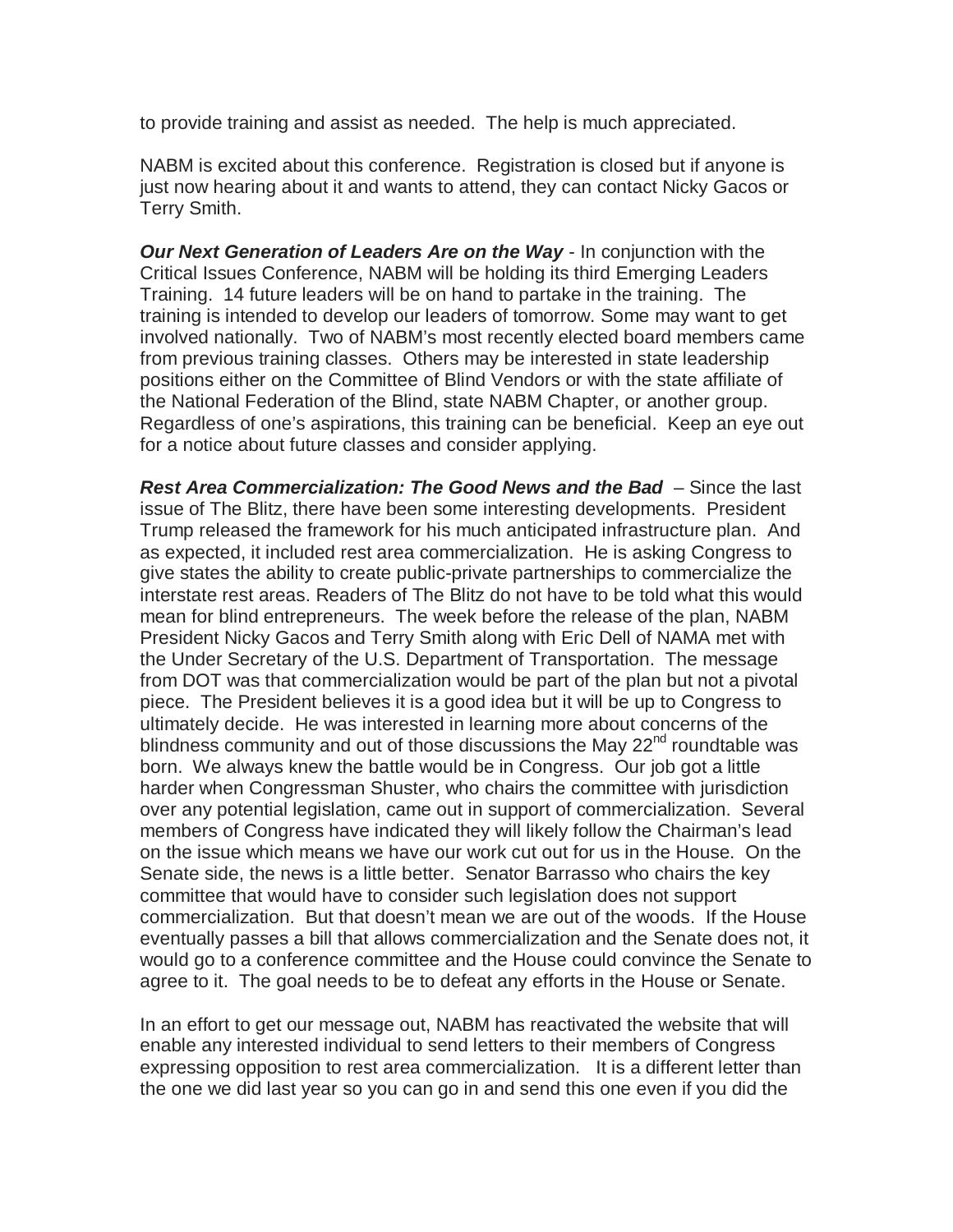one last year. Get all of your friends and family to send letters too. It couldn't be easier. Simply click on the link below, provide your contact information, and hit "Submit." The letter will automatically be sent to both Senators and your Member in the House. Do not delay, click now: [https://nfb.constituentvoice.net/alert/us](https://nfb.constituentvoice.net/alert/us-nabm_online_letter_to_congress_commercialization/message/congress/write)[nabm\\_online\\_letter\\_to\\_congress\\_commercialization/message/congress/write](https://nfb.constituentvoice.net/alert/us-nabm_online_letter_to_congress_commercialization/message/congress/write)

Before leaving the topic of rest area commercialization, there are two positive developments. First, the Federal Highway Administration rejected the request by the Governor of Arizona to allow that state to do a pilot project with commercialization. NABM had gone on record with the FHWA opposing such approval and the organization is delighted with the disapproval. Also, Congresswoman Claudia Tenney called upon the FHWA to address New York's violation of the law. New York illegally put in self serve markets at two of he state's rest areas despite the fact only vending machines operated by the blind are permissible. NABM is on record with the FHWA on this issue as well; however, to date no action has been taken against the State of New York but the advocacy by the Congresswoman is much appreciated.

Before leaving the topic of commercialization, it is worth noting that the National Automatic Merchandising Association will be holding its annual fly in in D.C. on July 24-25. Rest area commercialization will be one of the topics at their fly in. This reflects positively on the value NAMA sees in Randolph-Sheppard and the role blind entrepreneurs play in the larger vending industry. It is also a positive reflection on NABM President Nicky Gacos who has committed himself to building the relationship between the respective organizations.

This is an issue that is not going to go away anytime soon. Randolph-Sheppard stakeholders need to remain vigilant and continue to get our message across to Congress.

*Department of Defense: The Never Ending Story – As usual, we could fill up* pages of this newsletter with DoD issues. We could copy and paste from the previous Blitz and just change the names. However, in the interest of brevity, we will just update you on a few matters addressed in the last issue and offer a little information about our strategy to try to address at least some of the concerns with DoD contracting.

 *Fort Dix Arbitration* – The State of New Jersey prevailed in its arbitration against the Army over its solicitation at Fort Dix. The Army had awarded the contract "without discussion." That meant it did not set a competitive range as required by the Randolph-Sheppard Act. This is a relatively new strategy being employed by DoD contracting officers. States had no way of knowing that "without discussion" was code for low bid and no competitive range so they generally did not protest the language in the solicitations. However, now that states understand the terminology, they are challenging the solicitation before submitting proposals. This was the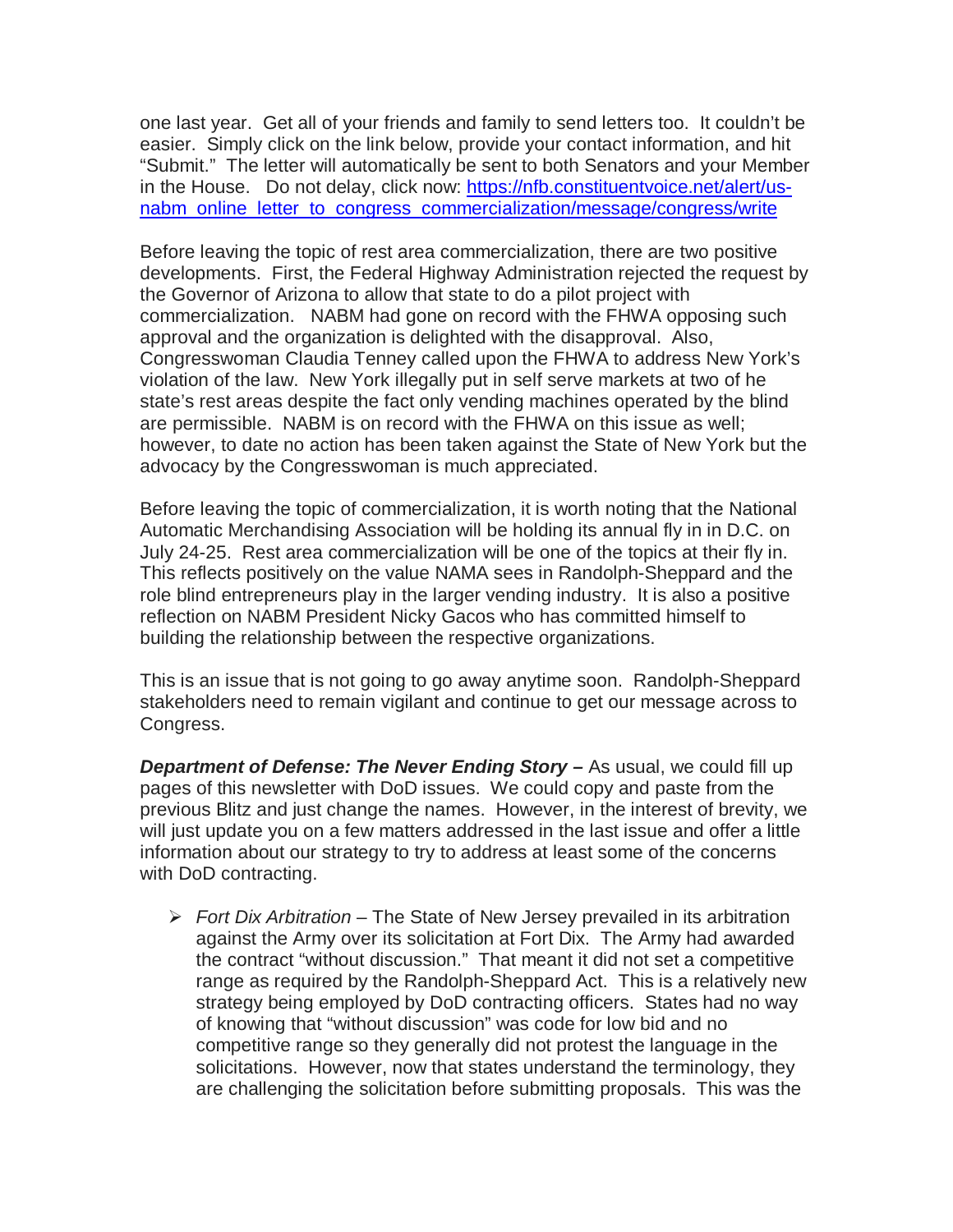case most recently at Fort Benning, Georgia. There the State of Georgia filed a protest and was successful in getting clarification that a competitive range would be set. A second case involving the competitive range is progressing at Fort Leonard Wood in Missouri. That case has not been heard.

- *Tyndall Air Force Base*  In the last issue of The Blitz, we told you that the State of Florida had challenged the Air Force on two issues: 1. That the Randolph-Sheppard priority applies to buildings with fewer than 100 federal employees and/or 15,000 square feet; and, 2. The post-exchange is not exempt form the income sharing provisions of the Act. The decision is in and kudos to the Florida SLA. It prevailed on both issues. The panel ruled that the Air Force has a statutory obligation to allow the SLA to establish vending facilities in buildings on the base even those with fewer than 100 employees and/or 15,000 square feet. This ruling was not surprising as several previous panels had issued similar rulings. However, the ruling on income sharing was a little more iffy. A federal court of appeals had ruled back in the 90's in a Texas case that any machine operated by the exchange is exempt from the income sharing provisions of the Randolph-Sheppard Act. However, the panel in the Tyndall case rejected the rationale in this ruling as the plain language of the law states that only machines within the outlet are exempt. The panel concluded that the law requires the Air Force to share income from any machine not within the walls of the post-exchange. The Air Force surely will refuse to comply which is the case every time they lose an arbitration. The State of Florida is expected to appeal to federal court to enforce the ruling of the arbitration panel so it could be years before this one is settled. In the meantime, SLA's are being encouraged to go after more locations on military bases and to pursue income sharing.
- *Full Food Versus DFA*  The debate on whether or not the Randolph-Sheppard priority applies only to full food contracts took an interesting twist recently. Congressman Pete Sessions of Texas has taken a keen interest in this issue and sought an opinion from Betsy DeVos, the Secretary of the U.S. Department of Education. The Secretary issued a letter stating the priority applies to all contracts pertaining to the operation of a cafeteria. This could be a game changer for Randolph-Sheppard as this is the primary point of contention with DoD. There are currently at least two federal court cases (Fort Bliss and Fort Riley) where this is an issue and one federal arbitration (U.S. Navy in California). The DeVos letter will play prominently in all 3 of these proceedings. The big question now is what effect the DeVos letter will have on DoD's plans to promulgate regulations on this matter. It had published preliminary rules in 2016 but never finalized them. The DeVos letter would seem to suggest that the proposed rules violate the Randolph-Sheppard Act and, therefore, could bring an end to their promulgation. On the other hand, DoD may see a sudden urgency to move forward. We shall see but we can be assured of one thing and that is the issue is not over.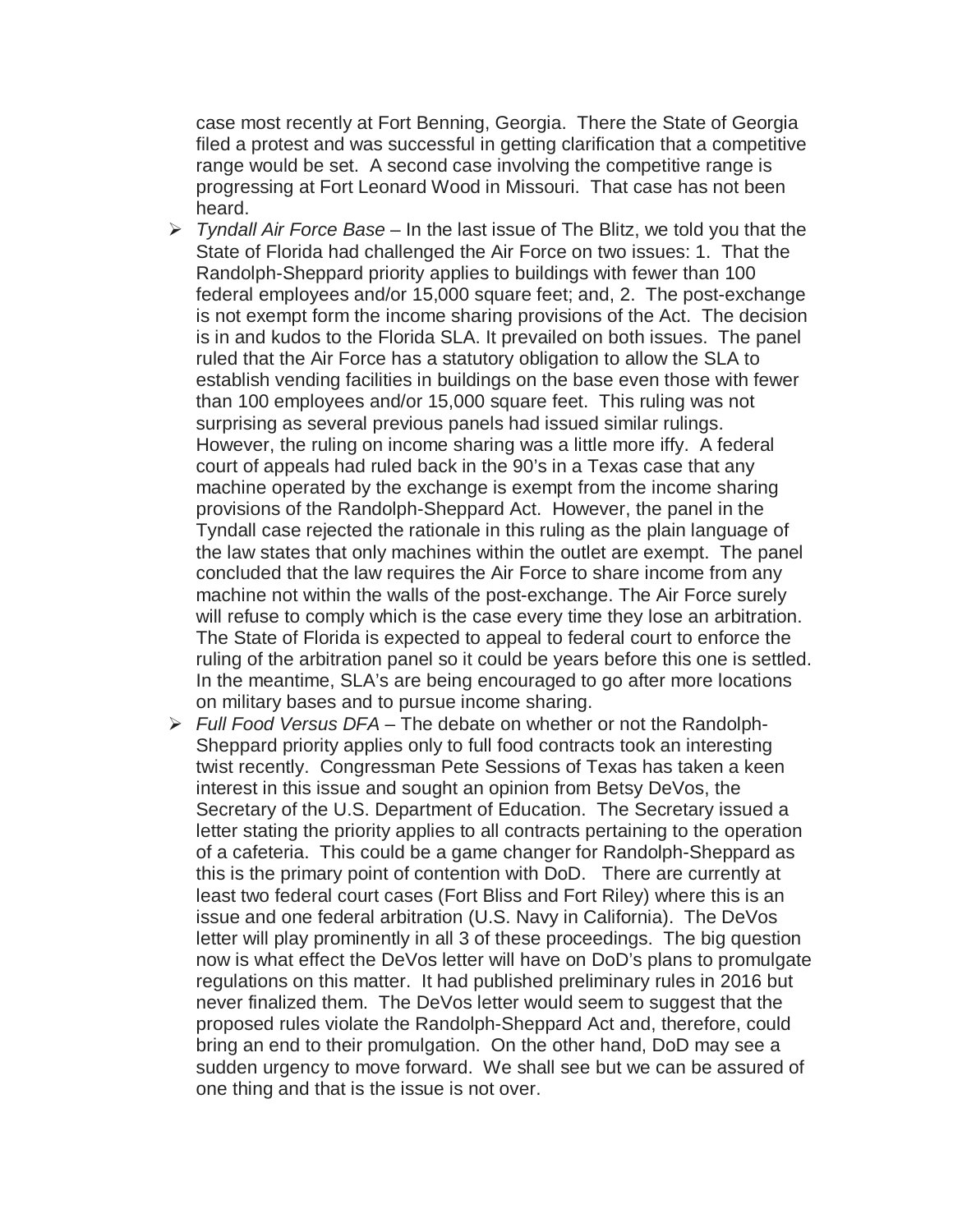- *Still No News on the Marine Contracts*  We fully expected the Marines to have awarded its two multi-state contracts by now but they have not. However, that is expected to happen any day now. One contract will be awarded for the eastern part of the country for facilities in South Carolina, North Carolina, Virginia, and D.C. South Carolina, teaming with FSIG, is the lead agency on that bid. California, also teaming with FSIG, submitted a bid on behalf of the California and Arizona blind entrepreneurs. We are cautiously optimistic. If awarded either contract, it will be the largest ever awarded to Randolph-Sheppard and the first ever multi-state contract.
- *AbilityOne Sues U*.*S. Department of Education* In a startling move, the AbilityOne nonprofit agency has sued the Department of Education for not allowing it to intervene in the Fort Riley arbitration. The arbitration process was established to resolve disputes between SLA's and federal entities. The AbilityOne program is not a party to such disputes so it would seem reasonable that they would not be part of any such arbitrations. However, to this point, the federal judge has ruled that the case may move forward. Since the judge has more or less indicated that any interested party may intervene in these cases, NABM is preparing to do just that as is the State of Kansas. There are 2 issues at play here. 1. Can any interested party intervene in arbitrations cases? 2. Does the priority apply to the DFA contract? Stay tuned on this one.

*RSA: Let's Get It Together –* Although NABM was thrilled with Secretary DeVos' letter to Congressman Sessions, we remain frustrated by RSA's failure to resolve issues with delays in getting convening letters out for arbitration panels and approving rules submitted by state BEP's. NABM President Nicky Gacos and Terry Smith met with Acting RSA Commissioner Carol Dobak to discuss these concerns. Approximately a dozen arbitrations are being held up as the complainants await a convening letter. Some have been waiting for a year. Approximately 8 states are waiting RSA approval of BEP rules. Such delays are unacceptable. Little progress is being made in breaking loose this logjam. Now, the National Council of State Agencies Serving the Blind (NCSAB) is weighing in on the issue and individual blind entrepreneurs are asking their members of Congress to assist.

**Some Progress on Prior Approval** – In the last issue of The Blitz, it was reported that RSA is enforcing an OMB regulation that requires state agencies to secure RSA approval before purchasing any equipment costing over \$5,000 or in some cases costing over \$500. Requiring individual approval of each piece of equipment to be purchased for a vending facility was a recipe for disaster. However, RSA made it clear that it had no choice in the matter. It was NABM that first proposed the approval of an annual plan of sorts rather than each piece of equipment and RSA has implemented just such a requirement. Now, an SLA can submit to RSA an annual budget which can be approved. A state will not have to go back to RSA for further approvals unless they exceed the approved amount. Is this desirable? No, but states should be able to live with it. The new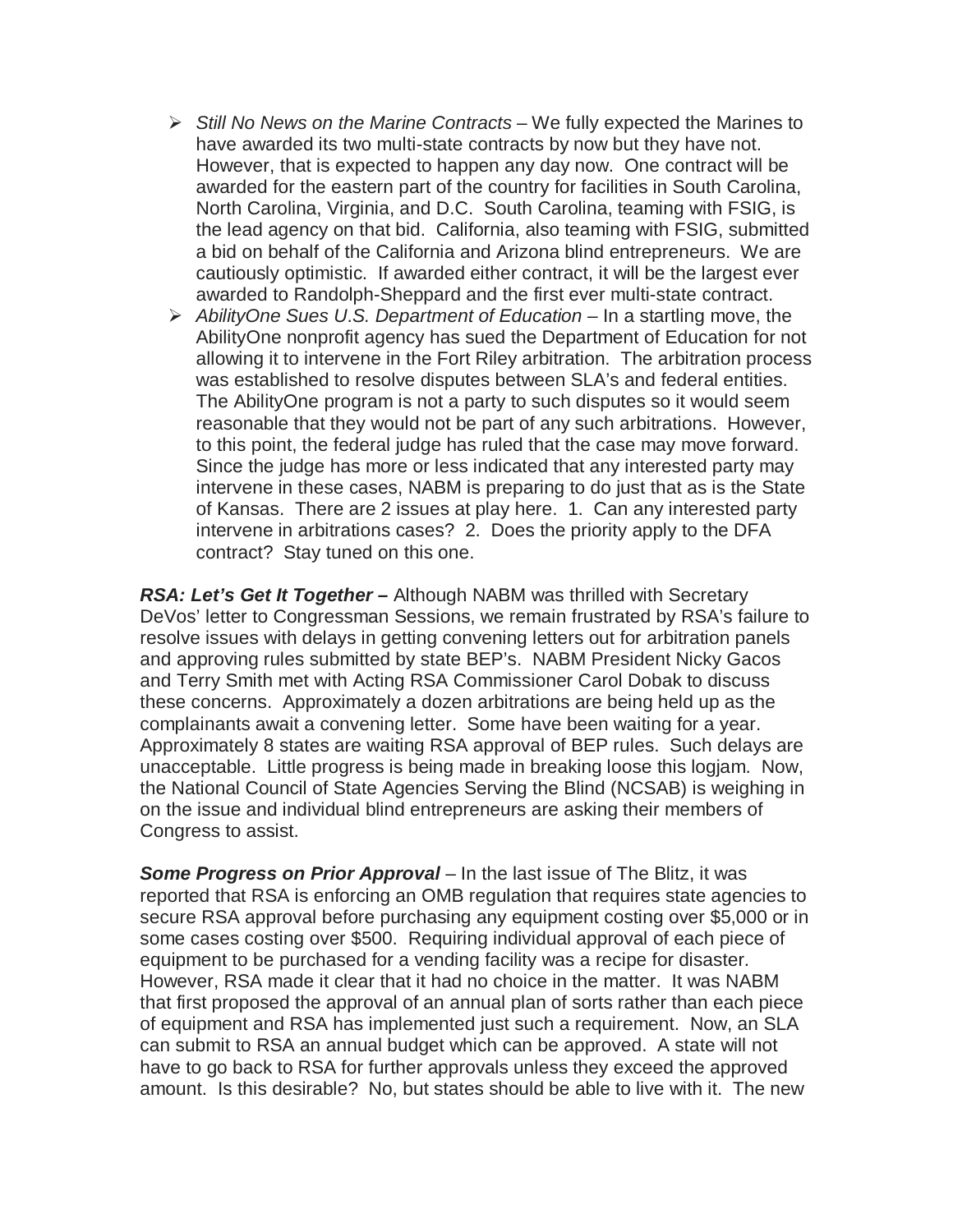procedure actually has some positive benefits in that it forces states to do some planning. But it's not all rosy news. Under the above referenced OMB regulations, states cannot use federal dollars or any dollars used to match federal dollars to send blind vendors to training conferences without getting prior approval from RSA. The maddening thing is this includes meetings of the Committee of Blind Vendors. Technically, Committees cannot meet in most instances unless the SLA has gotten approval from RSA. Same would be true for annual vendor training conferences. It is presumed RSA is working on a fix to this problem. Perhaps, they can just give blanket approval like they did for State Rehabilitation Councils or they can approve at the same time they approve the annual equipment budget. One thing that will not likely change is the requirement to get RSA approval to attend conferences like BLAST. Although NABM is concerned about the burden this places on states, it has no concerns about NABM sponsored events being approved by RSA. Just like we did with the upcoming Critical Issues Conference, we will work with RSA to ensure that our conferences, including BLAST, meet requirements for RSA approval. With that said, state agencies still have major concerns about the prior approval process in general. It doesn't apply just to BEP and some of the other requirements are extremely burdensome. We are sure our friends at NCSAB will be working on getting additional changes to the process.

*Gacos Re-Elected to NAMA Board –* NABM President Nicky Gacos was reelected in March to a second 3-year term on the Board of Directors of the National Automatic Merchandising Association (NAMA). In 2015, when elected to his first term, Gacos became the first blind person to ever serve in this capacity. Gacos' election is a testament to the value blind entrepreneurs bring to the table. Last year almost 2,000 blind entrepreneurs generated approximately \$725 Million in gross sales. Those sorts of numbers make blind entrepreneurs collectively a major player in our country's vending industry. And it's Gacos' intent to leverage those numbers to better assist blind entrepreneurs. NAMA is a very influential organization politically. Over the past 3 years, NAMA has been quick to advocate on issues that are of particular interest to blind entrepreneurs. They have been particularly engaged on issues related to vending at interstate rest areas and Gacos is to be thanked for that. Congratulations President Gacos!

*President Gacos Launches Women's Initiative –* Concerned by a perceived shortage of women in Randolph-Sheppard, NABM President Nicky Gacos has launched a new women's initiative. He has appointed NABM Board Member and President of the Maryland Association of Blind Merchants Melba Taylor to had up the initiative. She has a committee consisting of Sharon Treadway (Tennessee), Melissa Smith (Tennessee), Lewanda Miranda (Oregon), Barbara Manual (Alabama), and Pam Schnurr (Indiana) assisting her. In 2016, Gacos revived the women's breakfast at BLAST to focus on women's issues but more is needed. Step 1 for Taylor and her committee was to gather data. A survey was sent to every state BEP Director and Committee Chair seeking information about the number of women in their programs and number serving on the Elected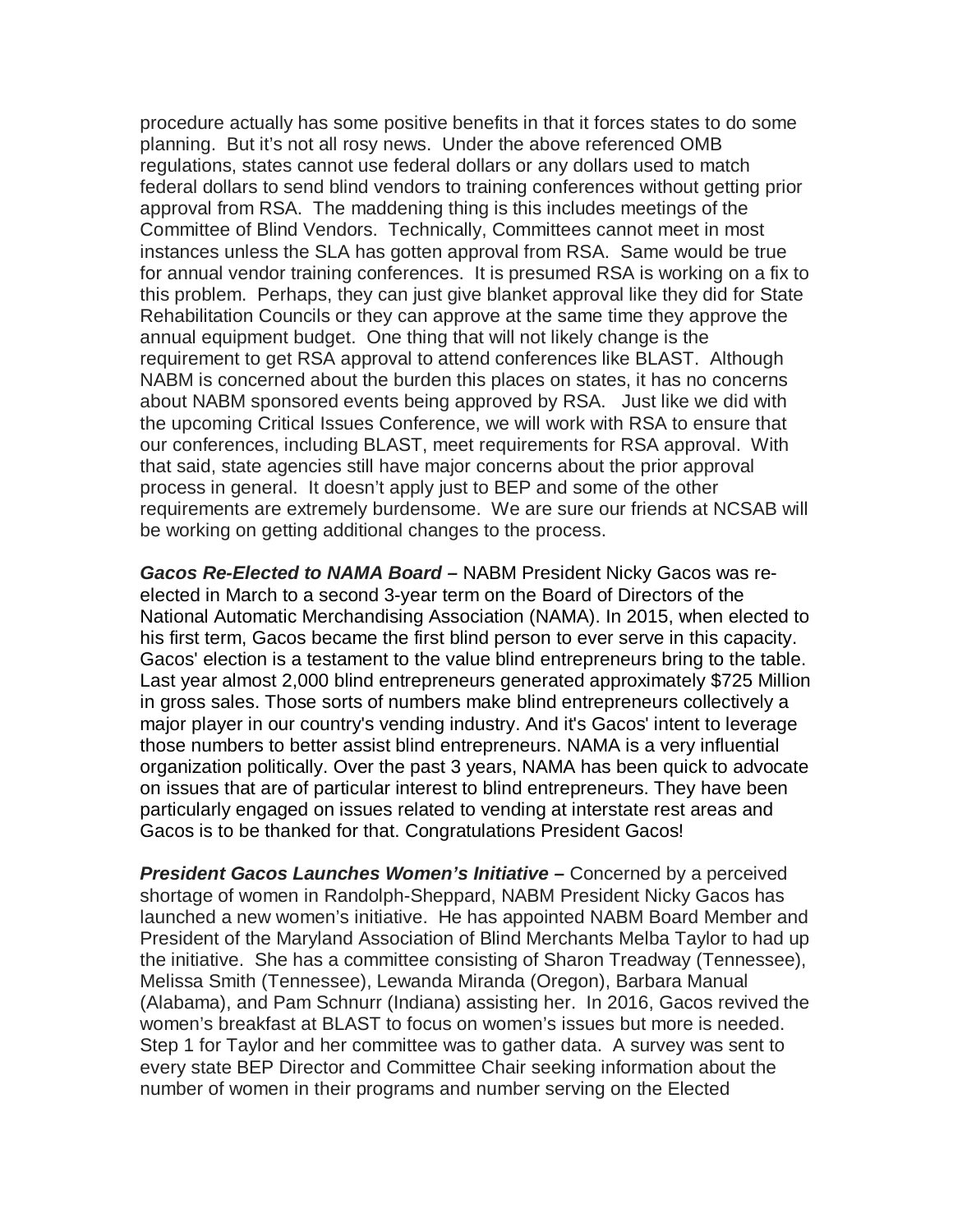Committees as well as suggestions on ways to increase the representation of women in the program. All of that data has been gathered and remarkably 45 states submitted data. Melba will be getting with experts at the National Federation of the Blind's Jernigan Institute to analyze the data and write up a report. The next step will be to present the findings to the field and then develop national strategies for addressing any identified deficiencies. Be on the watch for more on this in the coming months.

*A Report on the NAMA Show –* In March, the 2018 NAMA Show returned to Las Vegas. It was a huge success and was attended by several blind entrepreneurs. NABM was well represented and again, in conjunction with the RSA Management Group, conducted training for Randolph-Sheppard vendors. A half-day of training was held and attended by approximately 50 individuals. you have never attended a NAMA Show, you should mark your calendar for next year's show. The 2019 NAMA Show will be April 24-26 at the Las Vegas Convention Center.

**The Lone Star BLAST: Registration is Open** – It's not too early to register for the BLAST Conference which will be held in San Antonio, Texas on November 13-16. The Hyatt Regency Hill Country will host this premiere training event. It is a luxurious resort that may be the nicest ever for this event. Please mark your calendars to attend. We will start with our staff training and pre-conference vendor breakout sessions on Tuesday afternoon. Staff will want to arrive on Monday. We officially start Tuesday evening with the opening night reception and then our leadership breakfast on Wednesday morning. We have moved our tradeshow to Thursday afternoon. We have some exciting things planned this year. Contracts are already signed for some outstanding speakers and we are working on some great entertainment. You won't want to miss it. If you hurry, you can get our super early bird registration rate. You can register as well as book your hotel room by going to *[https://blindmerchants.org/blast-2018](https://blindmerchants.org/blast-2018-information/) [information/.](https://blindmerchants.org/blast-2018-information/)* See you in San Antonio.

*Tennessee's 75th Anniversary and NABM Will Be There –* On August 3-4, the Tennessee Business Enterprises Program will celebrate its 75<sup>th</sup> Anniversary. The blind entrepreneurs and state staff will come together for their Annual Statewide Managers Meeting and NABM will be there. One of the benefits to subscribing to the NFBEI is that an SLA can contract with NABM to conduct its annual vendor training conference. Tennessee is doing just that. There are many advantages to such a contract. It means less work for the states and better training as NABM can tap into more national resources for speakers. If your state would like to explore such a contract, let us know.

*NABM to Host Region 5 Training Conference –* Many years ago, when RSA had regional offices, regional Randolph-Sheppard training was a staple of the program. The 6 or 7 states in a region would bring their BEP Director, a staff person or two, and a couple of blind vendors together for a small training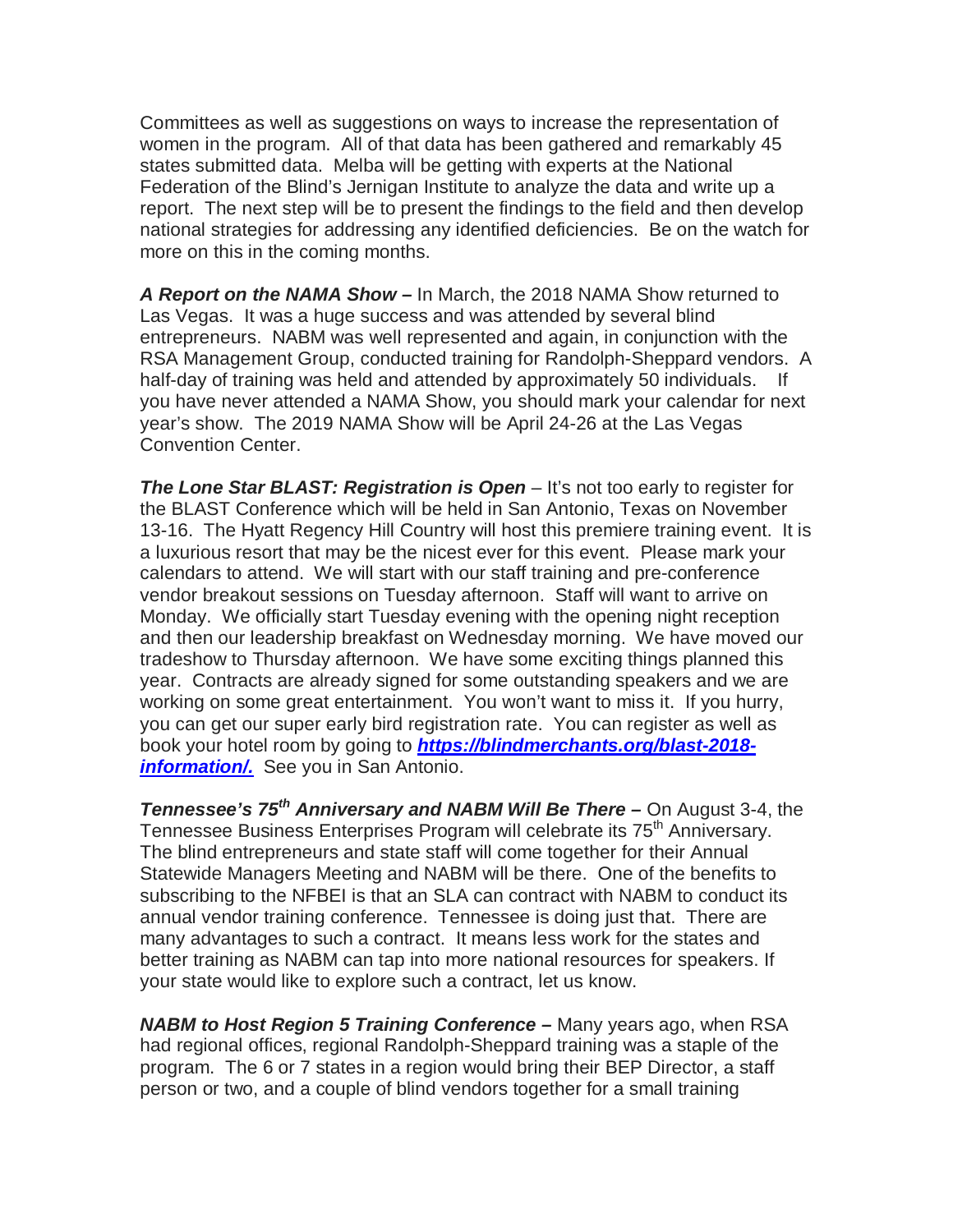program. When the RSA regional offices closed in the early 2000's, most of these regional trainings went away too. The one in Region 3 (D.C. and the nearby states) survived for a few years but it has since disappeared. Two years ago, the Region 5 states got together and conducted their own regional training. They want to do it again this fall and NABM has agreed to facilitate the training. It will be held September 19-21 in Des Moines. The states include Iowa, Wisconsin, Missouri, Illinois, and South Dakota. Other nearby states are welcome to participate. NABM is open to the idea of hosting regional training in other regions. If your region is interested, let us know.

*NABM White Paper on Funding Revisited*– Last fall, NABM posted on its website a white paper on funding of the states' vending facilities programs. You can read the white paper by going to [https://blindmerchants.org/an-impending](https://blindmerchants.org/an-impending-crisis/)[crisis/](https://blindmerchants.org/an-impending-crisis/) The part that has gotten so much attention is the discussion on attorneys fees. NABM believes that a state cannot use set aside dollars to pay for its attorney to defend itself against a complaint filed by a blind vendor. Legal fees to defend oneself are not management services; therefore, set aide dollars cannot be used. This point is hardly even debatable. If set aside dollars can be used by the SLA for legal fees when defending itself, then the blind licensee should have access to the same dollars to defend himself against actions by the SLA such as license revocation. Unfortunately, for the same reason SLA's cannot utilize set aside funds neither can the vendor. They simply are not management services. We would make the same argument with respect to the use of federal dollars. We admit that an argument can be made that the SLA can use federal dollars; however, it is clearly illegal for them to do so when challenging an arbitration ruling in which the blind vendor prevailed. Before leaving the issue of using set aside dollars for attorneys, we get this question all the time. Can the Committee use set aside dollars to hire an attorney? The answer is yes provided (s)he is not representing the Committee in litigation. Set aside funds can be used to pay an attorney to advise on matters of law, offer assistance and support for rule development, etc. These are management services.

*More Arbitration Panels Award Damages –* As we have noted in previous issues of The Blitz, multiple arbitration panels have awarded damages to blind entrepreneurs who have prevailed. In the last year alone, panels have awarded damages in Oklahoma, Wisconsin, Ohio, Maryland, and North Carolina. The states have appealed each of these to federal court. In Oklahoma, the federal court upheld the award and that case is now in the court of appeals. The Maryland case was argued in court earlier this month. The others are still working their way through the process. Additionally, in Oregon, the federal court essentially overturned a panel's ruling and referred the case back to the arbitration panel to affix damages. How the lower courts rule is significant but not nearly as significant as the appeal courts. Over the next couple of years all of these cases will likely be ruled upon by the federal appeals courts and we will have a clearer picture on whether or not arbitration panels can award damages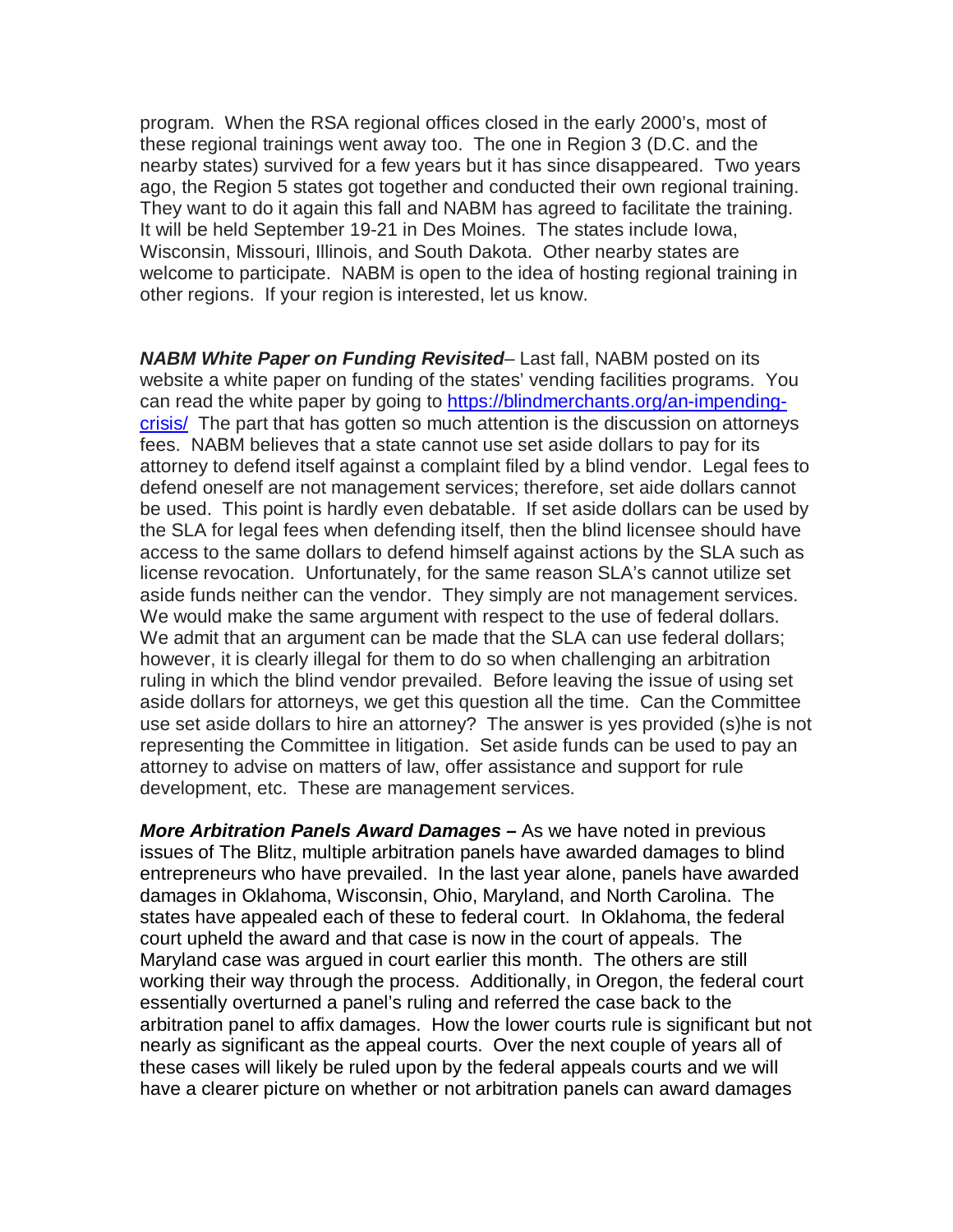or not. If history is a predictor of the future, we will probably end up with a mixed bag meaning vendors in some pars of the country can sue for damages and those in other parts cannot. The only way it gets resolved at that point is if the Supreme Court weighs in. Our legal exerts tell us it is unlikely that the highest court would take on the issue since they only accept 1% of the cases presented to them for review. But you never know so we will be watching this drama unfold before our very eyes over the next couple of years.

*Calorie Disclosure: It Won't Be Long Now –* The calorie disclosure for products sold in vending machines has been with us since December 1, 2016. Most blind entrepreneurs are well aware of the requirements and are complying. However, there is about to be a slight change. The FDA has extended the implementation date for front of pack font size for products sold in glass front machines. The original rule required that the calorie declaration on the package be at least 50% of the size of the largest font on the package. In response to concerns expressed by the industry, the FDA extended that implementation date to July 26, 2018. That date is almost upon us. If you are relying on front of pack declarations, you must ensure that all products sold meet the font size requirements. Make sure you know the rules and you comply. Failure to do so may result in fines and even civil actions. Even if you operate fewer than 20 vending machines which are exempt from the labeling requirement, NABM encourages you to voluntarily comply to minimize confusion by customers.

*More States Jumping on the Hadley Bandwagon –* It was just a little over 2 years ago when NABM launched the on-line entry-level training program with the Hadley Institute for the Blind & Visually Impaired. Last year, 44 individuals enrolled in the training. This represents approximately 40% of all vendors trained and licensed in the United States. More states are taking advantage of the national curriculum and this year it is anticipated that 50% of all trainees in the country will participate in the NABM/Hadley training. The training has 3 distinct advantages for states.

- 1. It gives trainees access to a comprehensive national curriculum;
- 2. It attracts candidates who would otherwise not be interested because they can't leave home for months at a time to attend formal classroom training; and,
- 3. It saves money in the way of personnel savings and the cost of travel, lodging, and meals for trainees.

If your state is not already taking advantage of this training, you are encouraged to take a look at it.

*Merchants Meet at Washington Seminar –* The National Federation of the Blind held its annual Washington Seminar in late January. Among the several hundred who were there, there were a few dozen blind entrepreneurs. NABM held a special meeting / training session and a room full of attendees heard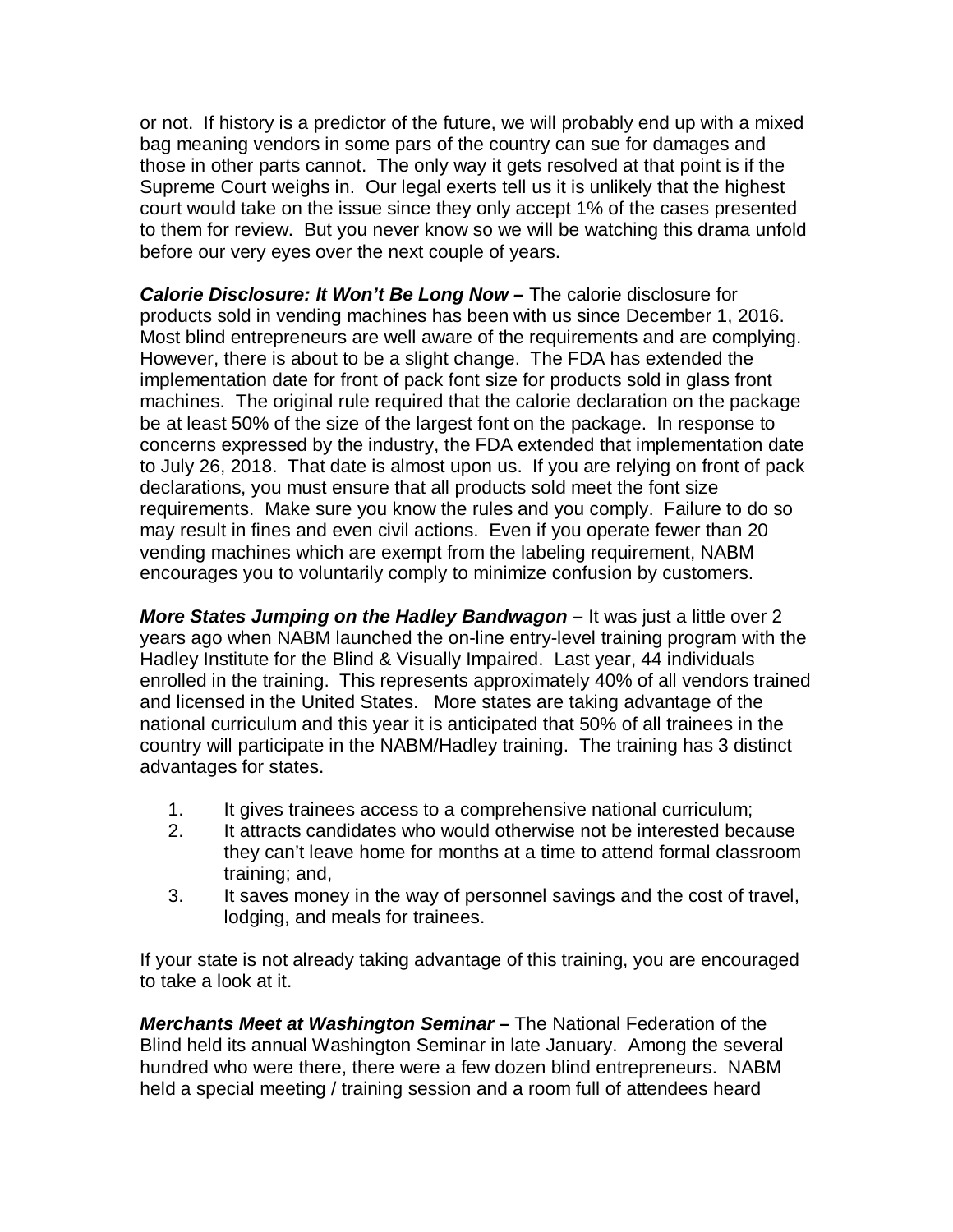several outstanding presentations. The next day they hit The Hill with fellow Federationists to educate members of Congress about issues of importance to blind people.

*Join Us in Orlando –* The National Federation of the Blind will be holding its annual convention again this year in Orlando, Florida on July 3-8. This will be the final year of a 6-year stint for the convention in Orlando. There will be 3,000 blind people gathered in convention and all Randolph-Sheppard entrepreneurs are invited. The Merchants Division will be meeting on the afternoon of July  $5<sup>th</sup>$ . President Gacos is hard at work planning a terrific agenda for the meeting. So, make plans to come join us in the Sunshine State.

*Need Assistance with Social Security?* – Last year, when NABM President Nicky Gacos announced a new pilot project to assist blind entrepreneurs who were having difficulty with Social Security over their SSDI, it was felt there was a need for the service. The numbers suggest that is definitely true. Thus far, Michael Dalto, who is a nationally known Social Security expert, has assisted over 30 individuals with remarkable results. Practically everyone who has been referred to him was able to keep or have their benefits reinstated. It remains to be seen if NABM will continue to offer the service long-term. It simply depends on the demonstrated need. If you have a need for assistance, contact Nicky Gacos at [nickycolorado@netscape.net](mailto:nickycolorado@netscape.net) or call him at 1-888-687-6226 and press Extension "4".

*Rebates! Rebates! Rebates! –* The rebate program managed by the RSA Management Group for blind entrepreneurs continues to grow beyond anyone's wildest imagination. By leveraging the buying power of all blind entrepreneurs nationwide, RSA Management Group recently sent out approximately \$650,000 in quarterly rebates to blind entrepreneurs nationwide. Do the math. That projects out to \$2.6 Million annually or an average of \$1,300 per blind entrepreneur. And that number will likely only get bigger as volume dictates better deals with manufacturers. For some reason, about one-fourth of the Randolph-Sheppard entrepreneurs are not signed up for rebates. It is free money. You don't do anything except provide your account numbers to the buying group. They track your purchases and get your rebate from the manufacturer. If you are not a member, contact Claudia Lannan by email at [claudial@rsamanagementgroup.com](mailto:claudial@rsamanagementgroup.com) or by phone at 855-978-6800, Extension 1. That little lizard on TV says "Fifteen minutes could save you 15% on your insurance." Well, in this case, 15 minutes could earn you literally thousands of dollars in rebates.

*Farewell to Dan Frye: Let's Hope It is Temporary –* With a new governor comes new leadership in key departments. That was the case in New Jersey when the new governor asked for and accepted the resignation of every appointee of the previous governor. Unfortunately, long-time friend to Randolph-Sheppard Dan Frye was caught up in the political upheaval. He is out as the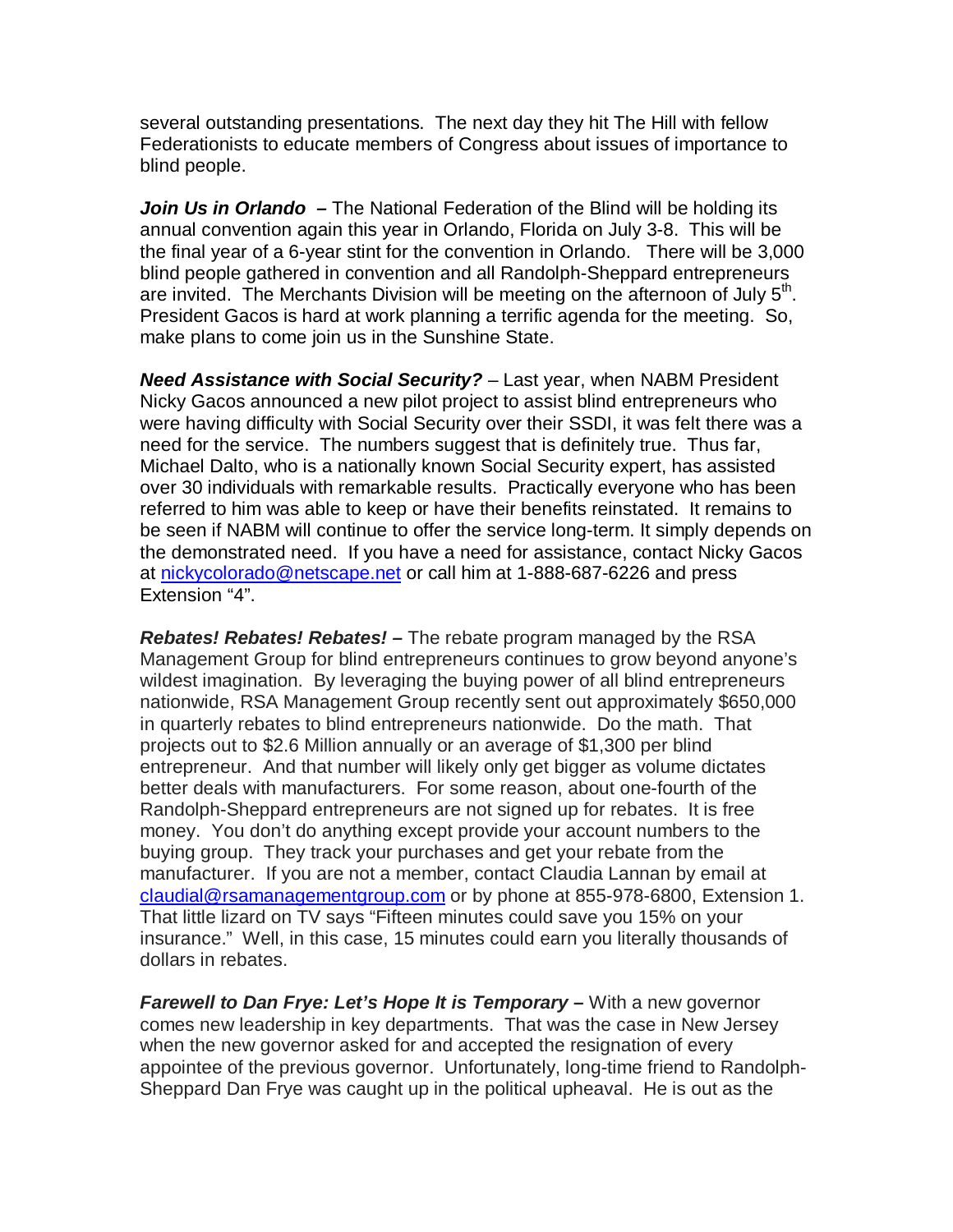Executive Director of the New Jersey Commission for the Blind. During his tenure there, Dan made significant improvements in the Business Enterprises Program. Dan will be missed by the blind people of New Jersey but let's hope that his absence from the Randolph-Sheppard community will be short lived. With his knowledge, experience, and commitment, he will surely be back in some capacity very soon.

*Welcome to Some New BEP Directors –* There are a few new names amongst the BEP Director fraternity. Some are brand new hires while others have just not been introduced to you yet. Join NABM in welcoming these new BEP Directors:

Kansas – Courtney Johnson Kentucky – Corey Marcum Missouri – James Brinkman Nevada – Chris Mazza New York – Louise Werner Oklahoma – Mike Spencer Rhode Island – Melanie Sbardella

It is worth noting that Mike Spencer was a Randolph-Sheppard entrepreneur in Oklahoma and managed the inmate commissary at the Tulsa County Jail before accepting his new challenge. We also want to send out special congratulations to Drazen Elez in Nevada. He vacated the Business Enterprises Chief position to accept a promotion as the Deputy Administrator for Operations. But Drazen won't be too far away. He will still supervise BEP and just recently hired his replacement.

#### *Dates to Remember*

- May 21-23 NABM Critical Issues Conference, Washington, D.C.
- May 21-23 Emerging Leaders Training in Washington, D.C.
- $\triangleright$  July 3-8 National Federation of the Blind Annual Convention in Orlando
- $\triangleright$  July 24-25 NAMA Fly In in Washington, D.C.
- $\triangleright$  September 19-21 Region 5 Conference in Des Moines
- $\triangleright$  November 13-16 BLAST Conference in San Antonio, Texas.

*On the Road Again* - Terry Smith and Nicky Gacos continue to spend a lot of time on the road visiting states. Thus far this year they have been in South Carolina, North Carolina, Louisiana, Virginia, Nevada, and Maryland. Gacos and Vice President Ed Birmingham were in Louisiana for the introduction of the Fit Pick campaign on state properties. Melba Taylor represented NABM at the spring meeting of the National Council of State Agencies for the Blind in Bethesda. And the calendar is filling up for the rest of the year already. It's going to be a busy 2018.

*Speaking of Going to Louisiana –* In the last issue of The Blitz, we told you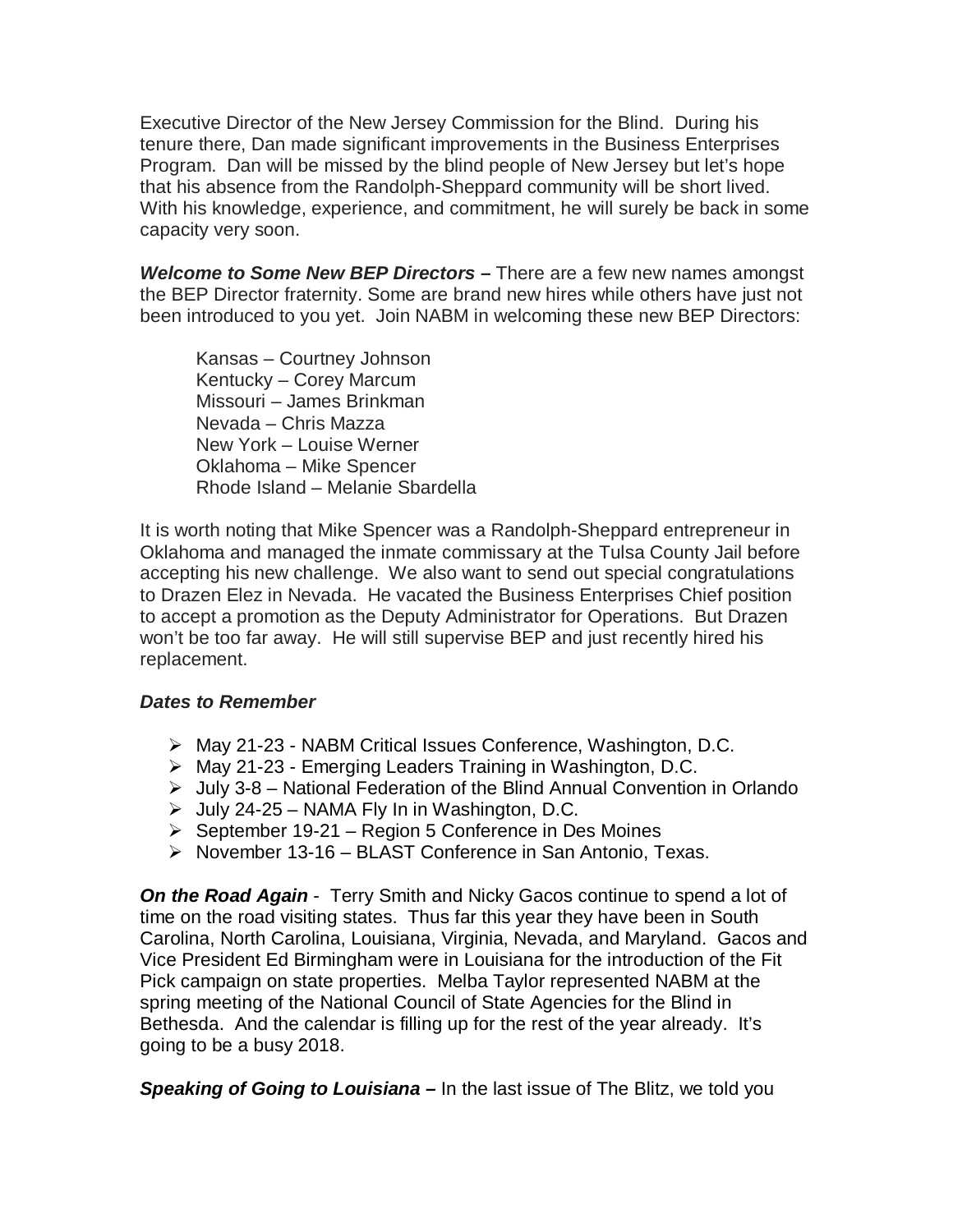about the Governor's Executive Order requiring 100% healthy items in state buildings. We told you that Nicky Gacos joined with representatives of NAMA in meeting with the Governor's Office to discuss a more realistic approach. The result was an agreement that blind vendors would commit to a percentage of products that meet Fir Pick guidelines. President Nicky Gacos and Vice President Ed Birmingham were on-site for the implementation and they got some nice press. Check this out

*[http://www.vendingmarketwatch.com/news/12408096/taste-of-fitpick-held](http://www.vendingmarketwatch.com/news/12408096/taste-of-fitpick-held-in-baton-rouge-for-state-employees)[in-baton-rouge-for-state-employees](http://www.vendingmarketwatch.com/news/12408096/taste-of-fitpick-held-in-baton-rouge-for-state-employees)*

*You Can Still Hel***p** – Do you like what the National Federation of the Blind and NABM are doing to advocate for the program on a national level and to assist individual state programs and blind entrepreneurs? Do you enjoy reading The Blitz and being kept informed about what is going on in the Randolph-Sheppard community? If so, we can use your financial support. Over half of our support comes from the NFBEI subscriptions but we count on donations to make up the rest. If you would like to contribute to the cause, we would welcome your donation. You can donate by sending a check to:

National Association of Blind Merchants 7450 Chapman Highway, #319 Knoxville, TN 37920

Make the check payable to NABM and write "NFBEI" in the memo portion of the check. Your support is greatly appreciated.

You can also donate by going to our website at [www.blindmerchants.org](http://www.blindmerchants.org/) and we have a new way you can contribute. We can do bank drafts if you want to sign up for monthly giving. Contact Terry Smith if you are interested in setting up bank draft donations

If your state is one of the 11 that doesn't subscribe to the services of the NFBEI, we'd welcome your involvement. Terry Smith would be happy to discuss the services with you.

*Share Your News with Everyone*- Help us keep everyone informed about what is happening around the country. Let us hear from you. Tell us what is going on in your state. What is happening in one state affects what is going on in another, and NABM and the NFBEI offer the best vehicle to keep everyone updated on what is going on out there.

# *GET THE BLITZ-READ THE BLITZ-SHARE THE BLITZ*